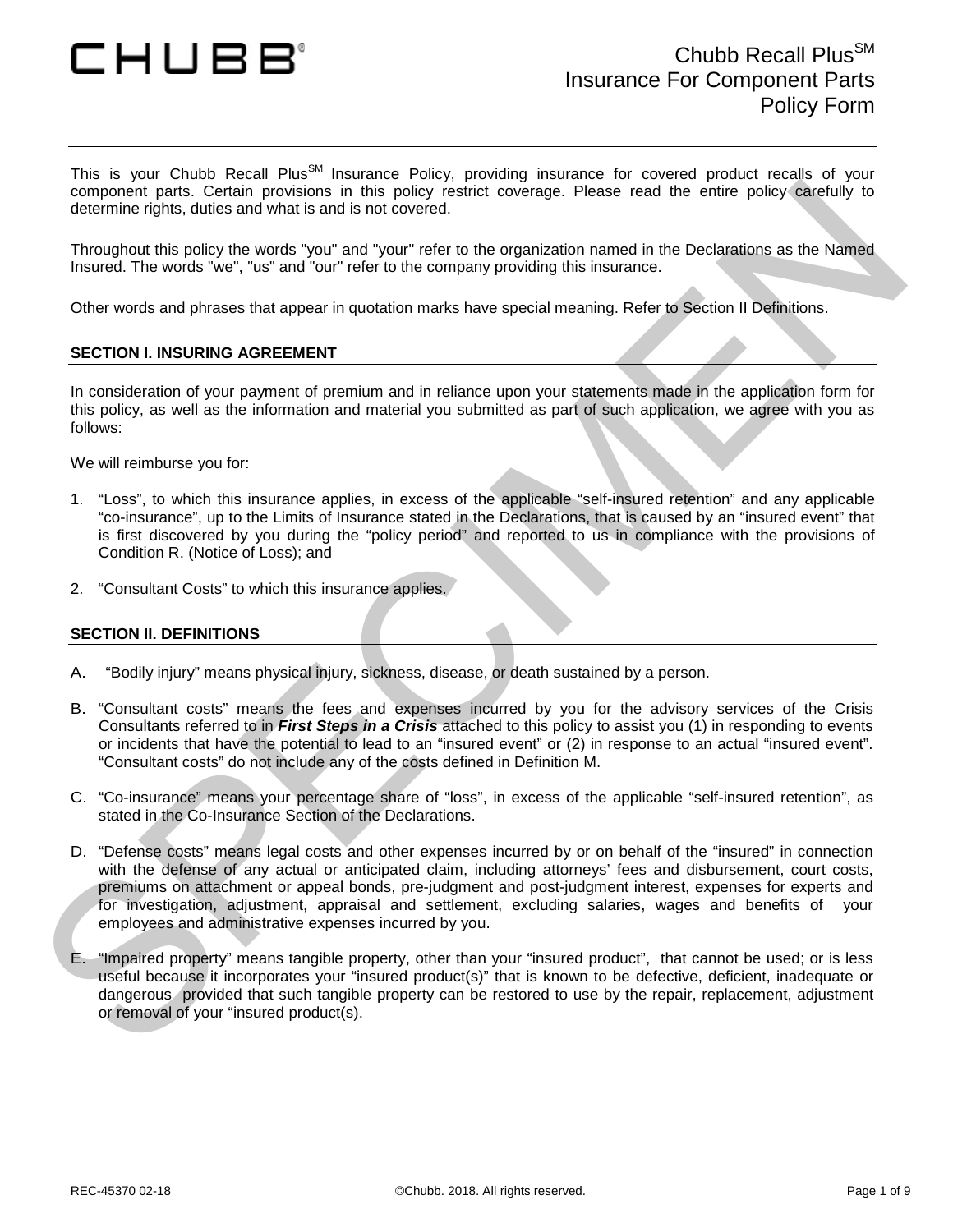# CHUBB'

- F. "Insured" means:
	- 1. The organization identified as the Named Insured in the Declarations of this policy;
	- 2. Any subsidiary of the Named Insured and any other organization under the active management and control of the Named Insured as of the inception date of the policy, provided that such subsidiary or organization was made known to us prior to the inception date of the policy;
	- 3. If the Named Insured is a partnership, limited liability company or joint venture, its partners or members, but only with respect to the conduct of the Named Insured's business.
- 1. The operation is determined to the hourest in the Declarations of this policy.<br>
2. Any subsidiary of the Named Insured and any other oppicantion outdet the active management and portrait<br>
of the Named Insured as of the G. "Insured event" means a voluntary, involuntary or mandatory recovery of "stock", market withdrawal or recall, of an "insured product(s)" by or on behalf of its manufacturer, producer, processor, distributor, purchaser, retailer, wholesaler, importer, exporter, a regularly constituted federal, state or local regulatory or administrative body or user of the "insured product(s)" because of an error or omission that occurred during the "manufacturing process" provided that the use of or exposure to such "insured product(s)" has resulted in or would result in "bodily injury", "property damage" or "impaired property".
	- H. "Insured product(s)", unless otherwise specified in the Declarations or in a document referred to in the Declarations, means:

Any good or product(s), including any of their components, that:

- a. are in production by the "insured(s)";
- b. have been manufactured, treated, handled, packaged, or distributed by the "insured(s)" or by any contract manufacturer for the "insured(s); or;
- c. are available for sale by the "insured(s)" or are sold by, or on behalf of the "insured" by any distributor, wholesaler or retailer.

"Insured product(s)" does not include newly introduced or newly developed products described below:

Any product(s) which are newly introduced or newly developed by the "insured(s)" after the inception of this policy, provided, however, that if written notice is given to us no less than (90) days prior to the introduction for sale and we have given written acceptance of such new product(s) within 30 days of written receipt of the request to cover the new product then the new product will be an "Insured Product". Notwithstanding, such acceptance by us may be conditioned upon changes in one or more of the terms, conditions or premium of the policy.

Variations of existing products and/or new blends are not considered a newly developed product.

- I. "Loss" means "pre-incident costs", "recall costs", and "defense costs" that you have incurred directly and solely in connection with a covered "insured event".
- J. "Manufacturing process" means the design, development, production, fabrication, processing, treating, machining, reshaping, assembly, labeling and/or packing of the "insured product(s)".
- K. "Policy period" means the time between the inception date of this policy shown in the Declarations and the expiration date shown or earlier termination date of this policy.
- L. "Pre-incident costs" means the costs incurred by you for chemical analysis and/or physical examination necessary to determine whether the use of the "insured product(s)" causes "bodily injury", "property damage" or "impaired property".
- M. "Property damage" means any physical damage to, or destruction of or loss of use of tangible property other than the "insured product(s)".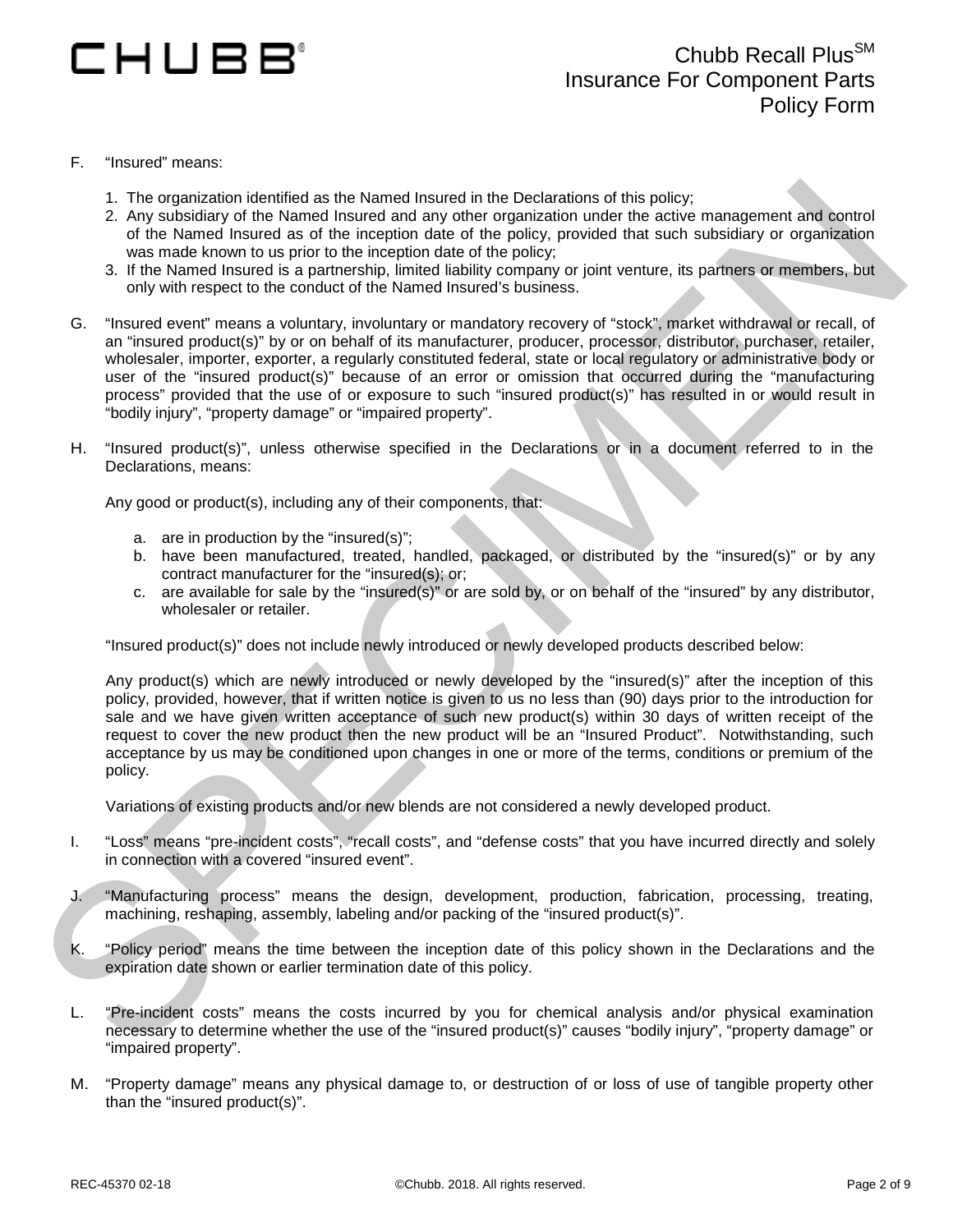# CHUBB'

- N. "Recall costs" means the following costs and expenses listed below incurred by you or your retailers or other third parties arising out of an "insured event" to recover, withdraw or recall such affected "insured product(s)":
	- 1. The cost of newspaper, magazine or any printed advertising (whether electronic or otherwise), radio and television announcements or commercials, as well as the cost of correspondence regarding or concerning the recall.
	- 2. The cost of shipping the "insured product(s)" from any purchaser, distributor or user to the place or places that you designate.
	- 3. The cost to rent additional warehouse or storage space.
	- 4. The cost of hiring additional persons other than regular employees to assist with the recall of the "insured product(s)"**.**
	- 5. Overtime paid to non-salaried employees and additional compensation paid to other than non-salaried employees for work devoted exclusively to the recall of the "insured product(s)".
	- 6. Employees' travel, transportation and lodging expenses directly attributable to the recall of the "insured product(s)".
	- 7. The cost of disposal of the "insured product(s) and / or "impaired property", to the extent that specific methods of disposal other than those usually employed for trash discarding or disposal, are required to avoid "bodily injury" or "property damage" as a result of such disposal.
	- 8. Expenses incurred for the proper disposal of the unused packaging and point-of-purchase marketing material of a recalled "insured product(s)" if such packaging or material cannot reasonably be reused.
- O. "Retroactive date" means the date stated in the Retroactive Date section of the Declarations.
- P. "Self-insured retention" means the amount stated the Self-Insured Retention section of the Declarations.
- Q. "Stock" means that portion of the lot, batch, production run or other relevant unit of an "insured product(s)" that has not left the direct control of the "insured(s)" or been released for sale or use.
- R. "Sub-limit" means the maximum amount you are entitled to collect under a specified section of the Declarations.
- S. "Suit" means a civil proceeding seeking damages for "loss", other than "defense costs", arising out of an "insured event" to which this insurance applies. "Suit" includes arbitration or other alternative dispute resolution proceeding in which such damages are claimed and to which you submit with our consent.
- T. "Terrorism" means an act, including the use of force or violence, of any person or group(s) of persons, whether acting alone or on behalf of or in connection with any organization(s), committed for political, religious or ideological purposes including the intention to influence any government and/or to put the public in fear for such purposes.

#### **SECTION III. EXCLUSIONS**

This insurance does not apply to any "loss", cost or expense arising out of, based upon, attributable to or involving, directly or indirectly:

- 1. The cast of newspape, magnina and magnina advantating (whether decision) compared the mean of other of the prior of the prior of the prior of the prior of the prior of the prior of the prior of the prior of the prior of A. Any "insured event" resulting from or related to the natural gradual deterioration, decomposition or transformation of the chemical structure of any "insured" product(s), including but not limited to any combination or interaction among components or packaging, caused in whole or in part by the "insured product(s)" having passed its specified or reasonably expected expiration date for use.
	- B. Any dishonest, illegal, willful, wanton, fraudulent, criminal or malicious act, error or omission by any director, officer, member, partner or trustee of any "insured".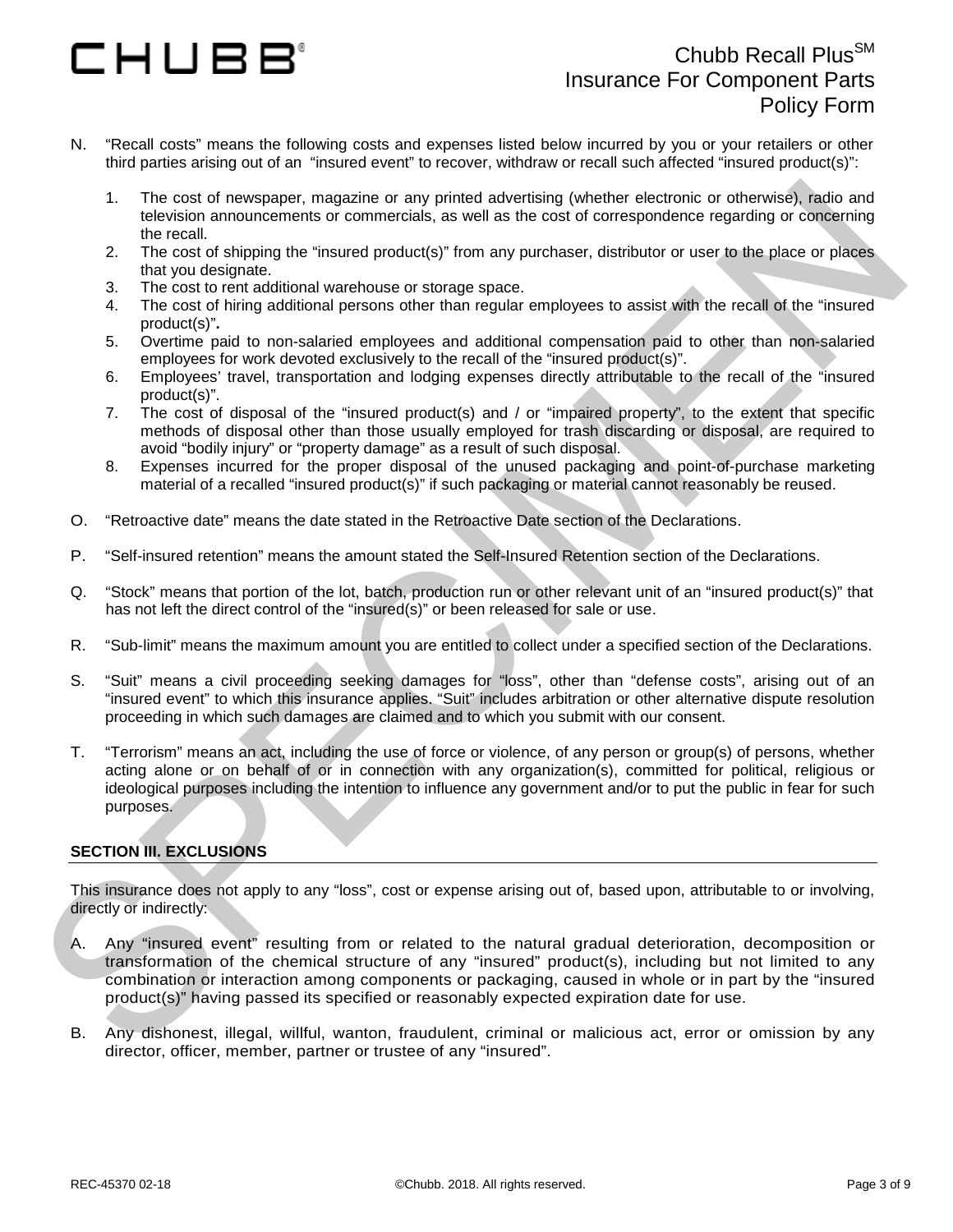# CHUBB°

- C. Any violation of a governmental regulation by any director, officer, partner or trustee of an "insured**"** in connection with the manufacture, sale or distribution of any "insured product(s)".
- D. Any use of materials or substances in the manufacturing process which have been banned or declared unsafe by any governmental entity.
- E. Any "insured event" where "loss" arises out of a change in governmental regulations with respect to the safety of any "insured product(s)".
- F. Any fines, fees, penalties, punitive or exemplary damages imposed by third parties, courts or governmental organizations or agencies.
- G. Any "insured event" arising out of a failure by any party other than you to adhere to procedures prescribed by you regarding the storage or use of any "insured product(s)".
- or will present interesting conditions.<br>
The materials of substantial or the material or the material or the term of the state of the state of the state of the state of the state of the state of the state of the state of H. Any "insured event" that occurs after any of your directors, officers, partners or trustees has knowledge of (1) a defect or deviation in the production, preparation or manufacture of the "insured product(s)" or (2) circumstances which have or are likely to result in such deviation or defect, and fails to take corrective action regarding such defect, deviation or circumstances.
	- I. Any pre-existing condition, circumstance or situation which any of your directors, officers, partners or trustees knew of or should have known of, prior to the inception of this policy, that caused or could reasonably have been expected to cause, lead to or result in an "insured event".
	- J. Any third party products liability claim or "suit" alleging "bodily injury" or "property damage".
	- K. Any costs associated with the expense to redesign, engineer or re-engineer any "insured product(s)".
	- L. Any "suit" made or brought by or on behalf of any "insured" against any other "insured".
	- M. Any "Consultant costs" incurred after we have determined and communicated to you that no "insured event" resulted from an actual or threatened incident.
	- N. Any failure of the "insured product(s)" arising out of any third party designs or specifications unless the failure is due to an unintended mistake, error or flaw in the "manufacturing process".
	- O. Any monetary obligation of an "insured" by reason of an assumption of liability in a contract or agreement or that the "insured" would not have in the absence of the contract or agreement.
	- P. Any unqualified, contractually obligated acceptance of any "insured product(s)" by or on behalf of your customers.
	- Q. Any "insured event" arising out of asbestos.
	- R. Any "insured product(s)" manufactured prior to the "retroactive date" shown in the Declarations.
	- S. Any "insured event" arising out of lead.
	- T. Any actual or alleged act of "terrorism".
	- U. Any nuclear reaction or nuclear radiation or radioactive contamination (except a radioactive tampering specifically aimed at the "insured product(s)", whether such reaction, radiation or contamination is controlled or uncontrolled or results from any act or condition incident to any of the foregoing.
	- V. War, invasion, hostilities (whether war be declared or not), civil war, rebellion, revolution, insurrection, or military or usurped power.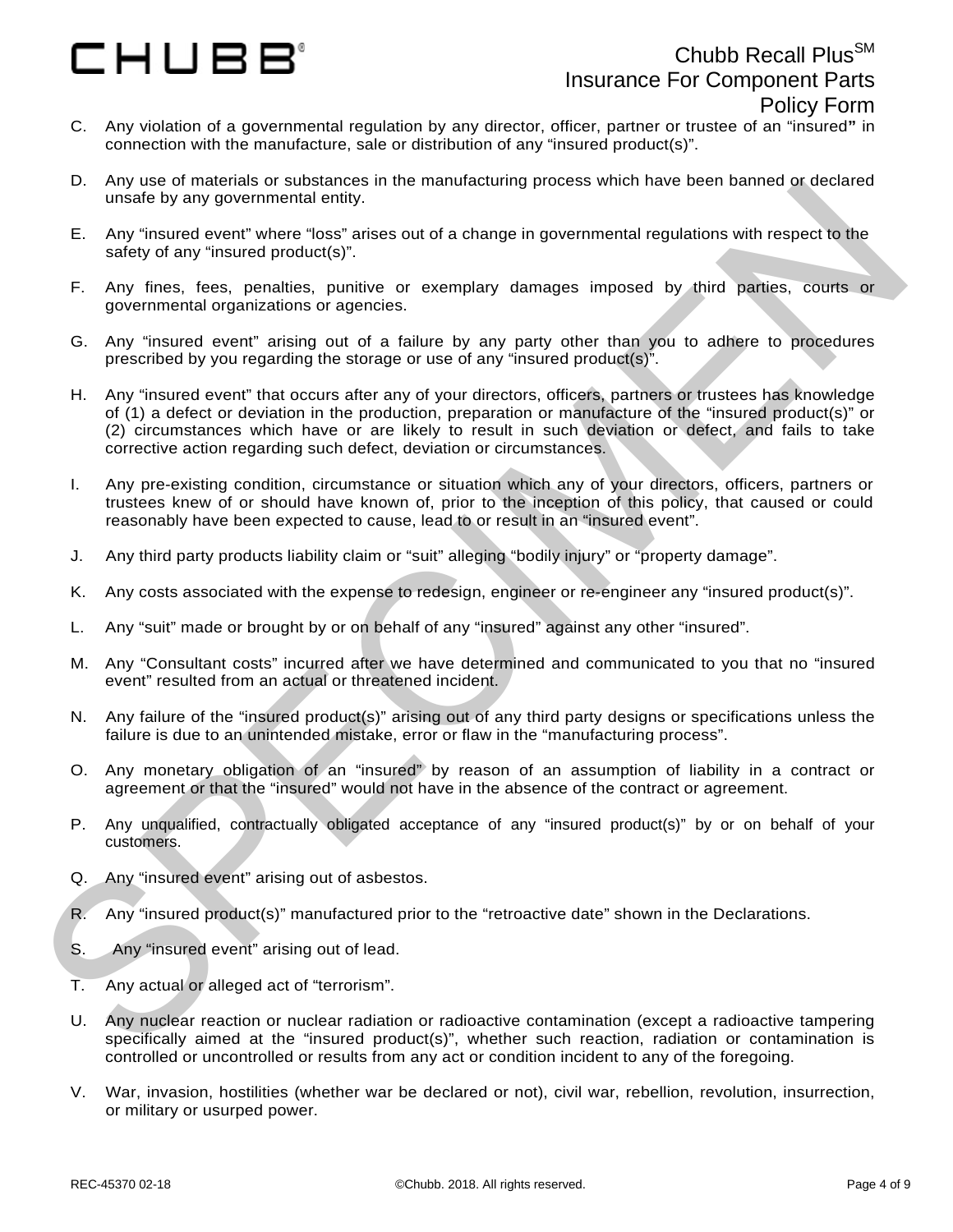## CHUBB

#### **SECTION IV. CONDITIONS**

#### A. APPRAISALS

If there is a convert That we make many and the function and the function in the function of the consideration of the matter of the system and the matter of the consideration of the matter of the matter of the consideratio If there is a covered "loss" concerning which you and we fail to agree as to the monetary value of the "loss", and we reject of your final statement of "loss", the "loss" will be submitted for an independent appraisal. Either party may make a written demand for an independent appraisal within sixty (60) days the rejection. Upon such demand, each party will select a competent and disinterested appraiser and notify the other party of the name of the appraiser selected within 20 days of such demand. These appraisers will first select a competent and disinterested umpire. If they cannot agree on the selection of an umpire within 15 days, such umpire will be selected by the then current President of the Chartered Institute of Loss Adjusters. The parties will submit their cases to the appraisers and the umpire within 30 days of the appointment of the umpire. A majority of the panel may make an award stating the amount of the covered "loss" along with details and itemization of the elements of the "loss". Each party will be responsible for payment of fees to its chosen appraiser and will share equally other expenses of the appraisal, including the umpire's fees. The appraisal is not binding and neither party will be deemed to have waived any rights by participating in the appraisal.

#### B. ASSIGNMENT

You may not assign this policy or any rights you may have under the policy without our prior written consent.

#### C. AUTHORIZATION OF THE FIRST NAMED INSURED

You agree that the first named "insured" listed on the Schedule of Insureds is authorized to and does in fact act on behalf of any and all organizations qualifying as "insured(s)" with respect to any rights, duties and obligations they may have under the policy; and any and all such other insureds assign all rights and delegate all duties they may have under the policy to first named insured listed in the Declarations.

#### D. CALCULATION OF LOSS

In the event of any covered "loss", you must provide to us a written request for payment as soon as practicable, accompanied by a computation of the "loss" setting forth in detail how the "loss" has been calculated and what assumptions have been made. You must provide to us any documentary evidence, including true copies of your books of account, bills, invoices, vouchers and other relevant documents that we or our representatives (including forensic accountants) may require. You must cooperate and afford our designates every assistance in their investigations, including reasonable access to any premises, personnel and documents we deem necessary for the purpose of the computation of "loss".

We will determine the amount of any "loss", taking into account any savings or recoveries or offsetting or makeup of "loss" which you have made or could reasonably have been expected to make and your ability to resume operations. We will apply standard accounting principles as recognized by the relevant regulatory authorities in your home jurisdiction. If you do business in more than one jurisdiction the relevant accounting principles to be applied will be those of the jurisdiction in which the subsidiary, division or other organizational unit that sustained the "loss" is based.

Limits of insurance, premiums and other amounts as expressed in this policy, and "loss" and "consultant costs" payable under the policy are in U.S. currency. If we pay for "loss" or "consultant costs" calculated in currency other than U.S. currency, the rate of exchange will be based on the published wholesale exchange rate on the date we receive written notice of the "insured event". However, if there is no "insured event", the exchange rate for "consultant costs" will be based on the published wholesale exchange rate on the date the "consultant costs" are first submitted to us in writing.

Whether or not any partial payments have been made, you must submit to us a final written statement of "loss" including all items of "loss" upon request after an "insured event" becomes known to you.

Nothing in the condition will be deemed to amend or supersede the provisions of Condition R. (Notice of Loss).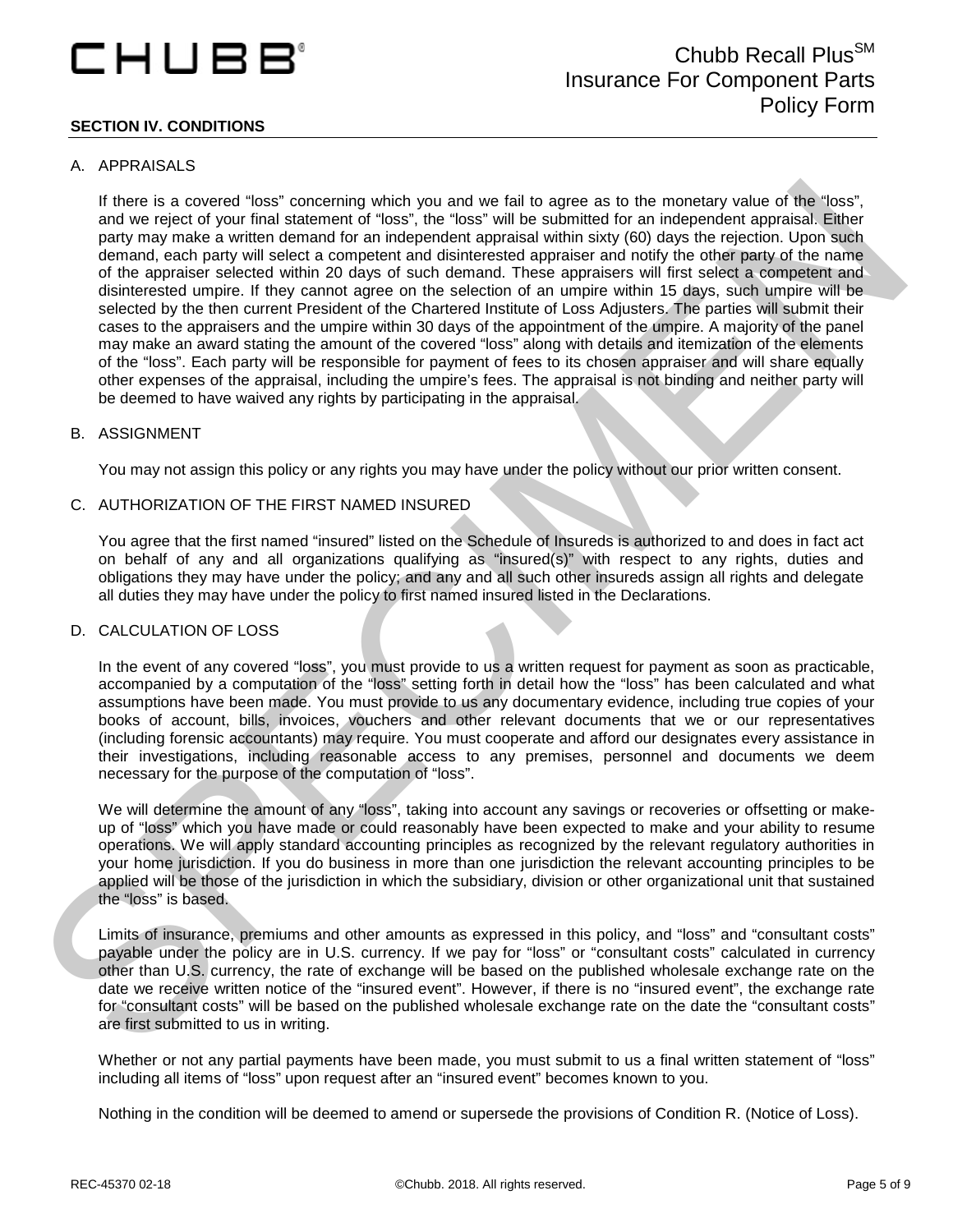## CHUBB°

### Chubb Recall Plus<sup>SM</sup> Insurance For Component Parts Policy Form

#### E. CANCELLATION

You may cancel the policy by (a) the surrender of this policy to us or (b) by giving ten (10) days advance written notice to us, stating when thereafter such cancellation will be effective. We may cancel this policy by mailing or delivering to you, at your address stated in the Declarations, written notice stating when, not less than 60 days thereafter, the cancellation will be effective, except in the case of cancellation for non-payment of premium by you, in which case we will provide at least 10 days written notice. The mailing of such notice will be sufficient proof of notice and this policy will terminate at the date and hour specified in such notice.

If you cancel this policy, we will be entitled to retain or collect 110% of the *pro rata* earned premium, provided that no "loss" has been previously reported to us. However, if any "loss" has been reported to us during the relevant "policy period" and prior to the date of cancellation, we will be entitled to retain 100% of the total policy premium, not adjusted on a *pro rata* basis.

If we cancel this policy, we will be entitled to retain earned premium on a *pro-rata* basis. Payment or tender of any unearned premium by us will not be a condition precedent to the effectiveness of cancellation. Such payment will be made as soon as practicable, but any delay on our part will not extend the policy beyond the original cancellation date.

#### F. CHANGES:

This policy contains all the agreements between you and us concerning this insurance. Notice to any of our representatives or knowledge possessed by any of our representative(s) or by any other person will not constitute or operate as a waiver or a change in any part of the policy or prevent us from asserting any right under the terms of this policy, nor can the terms of this policy be waived or changed unless agreed to in writing by us in an endorsement annexed to the policy.

#### G. CHOICE OF LAW AND FORUM

The construction, validity and performance and any dispute under this policy will be governed by the laws of the State of New York. You and we hereby expressly agree that any and all disputes regarding any claim or "loss" will be brought and litigated in the State of New York.

#### H. CO-INSURANCE:

these to as caling wire interesting that the there is a capital particle in the specific to the specific term is a capital particle to the specific term is a capital particle to the specific term is a capital particle to t You will bear the "co-insurance" amount stated in the Declarations for "loss" in excess of and in addition to the "self-insured retention" applicable to each "insured event". The "co-insurance" amount will be calculated by multiplying the covered "loss" in excess of the "self-insured retention" by the "co-insurance" amount. We will pay covered "loss" in excess of the "self-insured retention" subject to the Limit of Liability stated in the Declarations after deduction of the "co-insurance" amount from the "loss". "Consultant costs" are not subject to "co-insurance".

#### I. CONCEALMENT, MISREPRESENTATION, NON-DISCLOSURE, OR FRAUD

Without prejudice to our other rights, however arising, this policy will be null and void if any "insured" engages in concealment, misrepresentation, non-disclosure, or fraud with respect to any fact that is material to this insurance or the procurement thereof; the "insured product(s)", the "insured's" interest in the "insured product(s)", any "insured event", or any "loss" or claim under this policy.

#### J. COOPERATION

You agree to cooperate with us in all matters relating to this policy. This may include, but is not limited to, providing information and documents, attending hearings and trials, securing and giving evidence, obtaining the attendance of witnesses, assisting in effecting settlements, and in conducting litigation, arbitration, or other proceedings.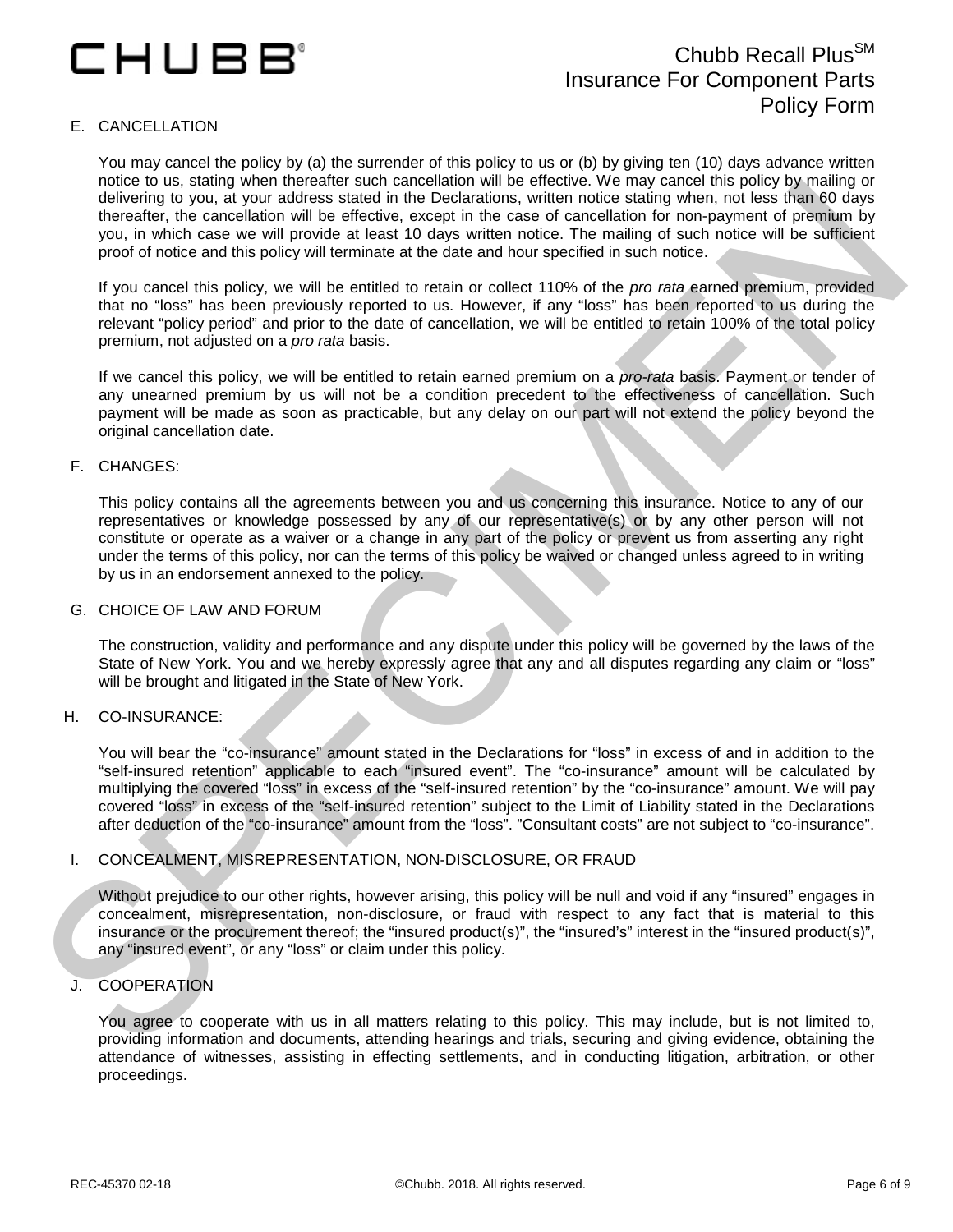

#### K. DUE DILIGENCE

You agree to exercise due diligence to take all reasonable and practical steps to avoid any happening or circumstances giving rise to an "insured event" and to make all reasonable efforts to mitigate any "loss" occurring as a result of an "insured event".

#### L. EXCESS INSURANCE

You may purchase other insurance over the Limit of Liability set forth in this policy without prejudice to this policy, provided that we are is notified in writing of the details of such other excess insurance at the time such other insurance is acquired. The existence of such other insurance, if any, will not reduce our liability under this policy.

#### M. FRAUDULENT CLAIMS

If any material fact concerning a claim, an "insured event" or item of "loss" is in any respect fraudulent or intentionally concealed or misrepresented, this policy will become void and you will not be entitled to any coverage or proceeds.

#### N. INSPECTION AND AUDIT

We may examine and audit your business documents relating to the subject matter of this insurance until three years after this policy has expired or has been cancelled. Any premium due for exposures which existed but were not reported will be determined through audit by us and you will be liable for such audit premium.

#### O. LIMITS OF INSURANCE

The Limits of Insurance shown in the Declarations of this policy are the most we will pay for any and all "loss" regardless of the number of "insured events", "insured products" or "insured(s)". All "loss" resulting from and arising from the same, continuous, related or repeated conditions or incidents will be treated as arising out of one "insured event". In no event will any "loss" claimed and paid under one "insured event" be recoverable under any other "insured event". "Consultant costs" are in addition to and not subject to the Limits of Insurance.

#### P. NEW EXPOSURES AFTER INCEPTION

If, after the inception of this policy, you newly acquire or form, whether by asset acquisition, stock acquisition, consolidation or merger, formation or any other means, an organization whose gross revenues are in excess of 10% of your gross revenues as of the effective date of the acquisition or formation, you must give us written notice within ninety (90) days of such effective date.

the three technique to the matter of the first of the based of the technique end in the second of the technique end in the second of the technique end in the second of the technique end in the second of the second of the s We reserve the right, to accept or decline the additional exposure created by the acquisition or formation, at our discretion. If we decline to accept the new exposure, the acquired or formed organization will be covered under this policy only until we notify you in writing that we have declined to accept the new exposure. In the event we agree to insure the new exposure, you agree to pay to us, promptly upon invoice, additional premium as billed. We will calculate the premium due from the date of acquisition or formation on a pro rata basis for the remainder of the policy period.

This insurance does not apply to any "loss" arising out of the newly acquired or formed organization if you, at the time you gave notice us of the acquisition or formation, knew or reasonably could have known of the "insured event" out of which the "loss" arose.

#### Q. NON-ACCUMULATION OF LIABILITY

Regardless of the number of years this policy may continue in force, and of the number or amount of premiums which may be payable or paid, or of any other circumstances whatsoever, our aggregate liability will not be cumulative from year to year or period to period. When there is more than one "insured", our aggregate Limit of Liability for "loss" sustained by any or all such "insured(s)" will not exceed the amount for which we would be liable if all "loss" were sustained by any one of them.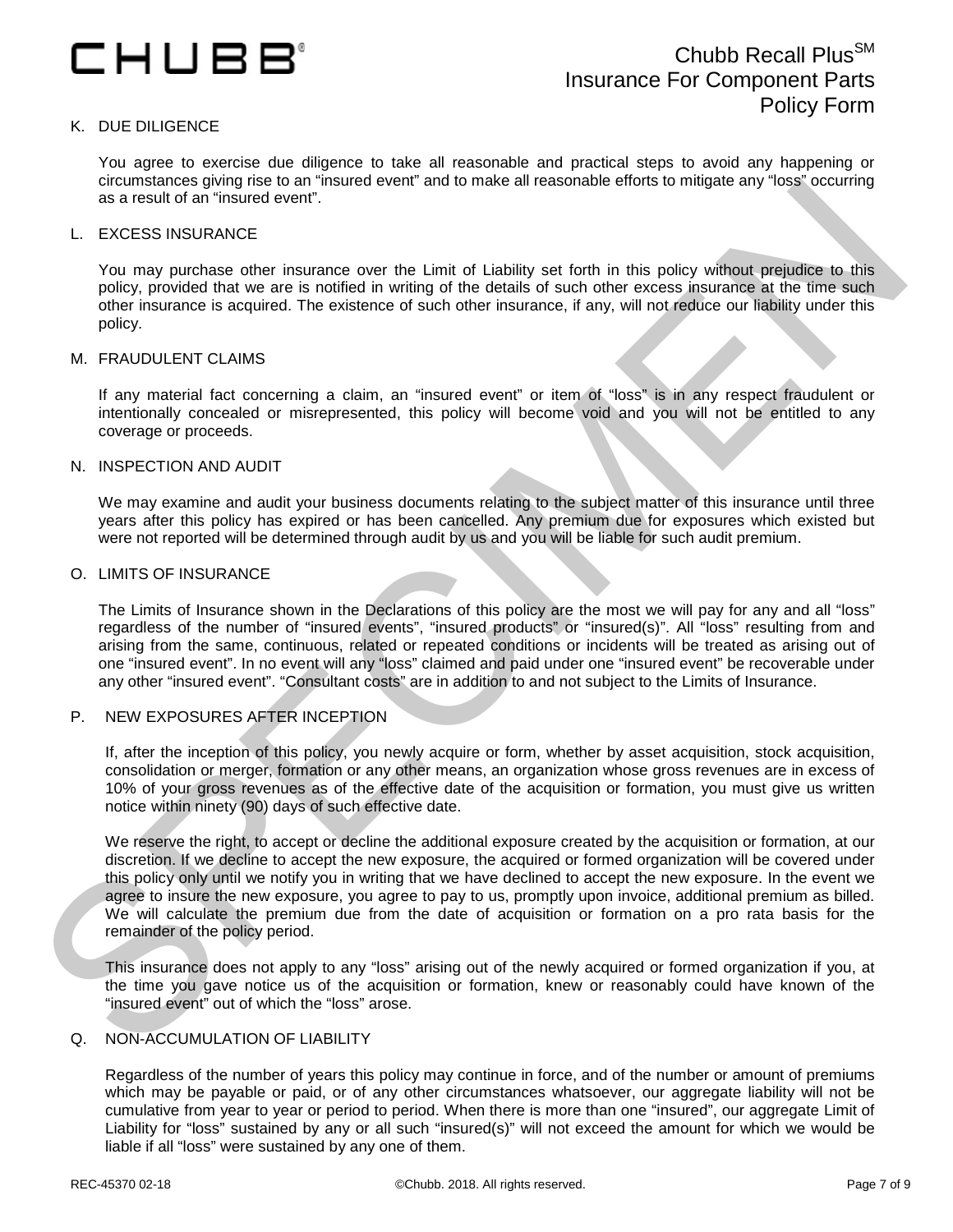## CHUBB'

### Chubb Recall Plus<sup>SM</sup> Insurance For Component Parts Policy Form

#### R. NOTICE OF LOSS:

man, when it is noted to a statement of the man is secure that the security contribute of the man is the security of the man is secured to the man is the security of the man is security to the man is the security of the ma In the event of discovery of a potential "insured event" that may be covered under the terms of this policy, you must, within 72 hours or as soon as practical, contact the 24-hour hotline described in *First Steps in a Crisis* attached to the policy, and provide written notice to us or any authorized representative we designate, containing particulars sufficient to identify the "insured" and information with respect to the time, place and circumstances of the "insured event" and estimated "loss". SUCH WRITTEN NOTICE MUST BE PROVIDED AS SOON AS POSSIBLE BUT IN NO EVENT LATER THAN 30 DAYS AFTER DISCOVERY OF THE POTENTIAL "INSURED EVENT".

You must promptly take all reasonable steps to minimize any expense or damages involved, cooperate with us and, at our request, assist us in enforcing any right of contribution or indemnity against any person or organization other than a named "insured" under this policy, who may be liable to you.

#### S. NOTICES

Except as indicated to the contrary herein, all notices, applications, demands or requests provided for in this policy will be in writing and will be given to or made upon either party at its address shown in the Declarations.

#### T. OTHER INSURANCE

This insurance is excess of and will not contribute with any other insurance of any kind whatsoever, whether primary, excess, contingent or on any other basis, except such policies that are written specifically to apply in excess of this policy.

Any other insurance available to you will not reduce or exhaust the 'self-insured retention' or 'co-insurance,' which must be borne by you and remain uninsured."

#### U. SALVAGE

Any salvage or other recovery, after expenses incurred in salvage or recovery is deducted, will accrue entirely to our benefit until any sums we have paid been recovered. In case of damage to property bearing a brand or trademark, or which in any way carries or implies the guarantee or the responsibility of the "insured", the salvage value of such damaged property will be determined after removal in the customary manner of all such brands or trademarks or other identifying characteristics, the costs of which will be borne by you.

Your good will and public image will be considered in determining whether any "insured product(s)" should be involved in salvage recovery. You agree not to unreasonably restrict our right to salvage. You will have full right to the possession of all goods involved in any "insured event' and will retain control of all damaged goods. You may not under any circumstances abandon any property to us.

#### V. SELF INSURED RETENTION

The self-insured retention stated in the Declarations will apply separately to each and every "insured event". The "self-insured retention" is to be borne by you and remain uninsured. "Consultant costs" are not subject to a self-insured retention.

#### W. SEVERABILITY, CONSTRUCTION AND CONFORMANCE TO STATUTE:

If any provision contained in this policy is, for any reason, held to be invalid, illegal or unenforceable in any respect, it is deemed to be severed and to have no effect on any other valid legal and enforceable provision of this policy. If any provision is or may be construed as being invalid, illegal or unenforceable for any reason, it will be construed by limiting it so as to be valid, legal, and enforceable to the extent compatible with applicable law. Any provisions which are in conflict with the statutes or regulations of the state or country in which the policy is issued are amended to conform to such statutes or regulations.